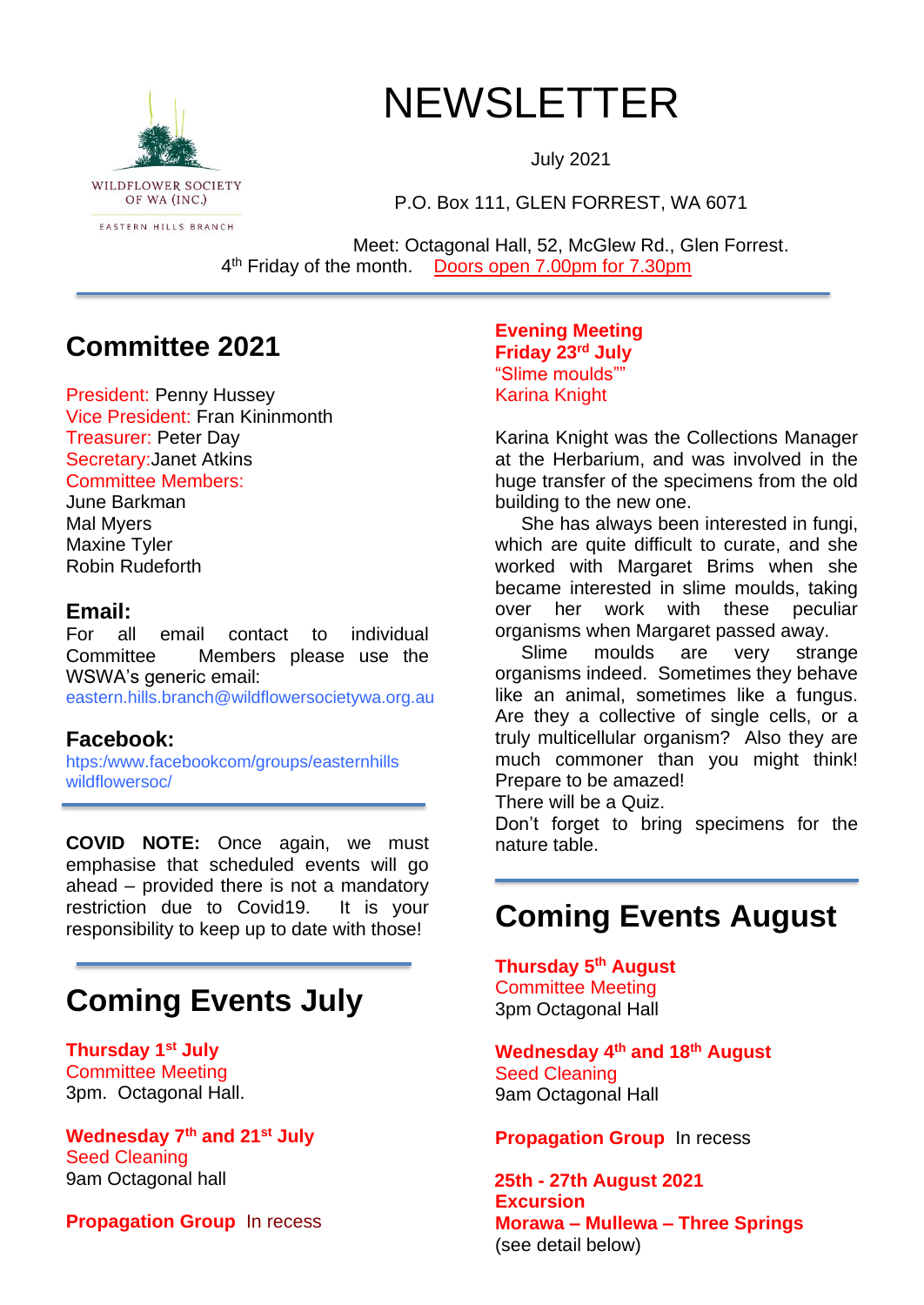#### **Evening Meeting Friday 27th August** Ken Patterson "The rehabilitation of Piesse Brook"

Piesse Brook runs down from Pickering Brook to join the Helena River just above the Pumpback Dam. It passes through areas of orchards and farmland where, over the years, the natural stream-side vegetation had been replaced by weeds such as Blackberry and Watsonia which had spread down into the national park. So a Friends Group was formed to start doing something about this.

I researched the Friends of Piesse Brook action group and was amazed by the steadfast implementation, organisation and diligent applications to improve that lovely part of the Hills environment. Wow!! If all such groups were fortunate enough to have the same dedication and input, what magnificent changes will be made for our natural environment.

Ken will explain what they have done and illustrate his talk with excellent 'before and after' photos.

*Fran Kininmonth*

# **REPORTS**

#### **Friday 25th June "Improving Banksia woodland restoration with seed enhancement technologies"**

Vanessa Brown started off with a few alarming statistics about the extent of Banksia woodland destruction since the start of European settlement, and just how altered the land is left after such activities as sand mining and pine plantations. All this is so extreme that Banksia Woodlands on the Swan Coastal Plain have been declared a 'Threatened Ecological Community'.

And as for restoration, how on earth do you start on an artificial land surface without a scrap of biologically active material left? Well, of course, a cover would soon establish itself – but do we really want to return the site to a wasteland of weeds? If we want native plants back, we have to be proactive, and put them there!

In EHB we are familiar with the technique of 'direct seeding' championed by the late Joanna Seabrook, and many members will have helped in the Seed Orchard she got established. But, seed is expensive, and even under the best of conditions, seedling survival is not high. So, anything that can improve the germination and survival of seed is worth investigating. This is where Vanessa's research comes in.

She told us about coating the seeds with 'activated carbon' to make the growth more resistant to the herbicide used to control weeds. The method of coating caused some laughter – she runs the mix through a pasta machine to make 'seed spaghetti'! So far, her trials at Gnangarra and Gingin are looking hopeful, although Covid restrictions have set everything back.

There were many questions from the knowledgeable growers in the audience. Very many thanks, Vanessa, for highlighting so clearly the many problems faced in Banksia Woodland restoration.

The Quiz was won by a group who got 17 out of 20 questions correct - well done folks! The nature table showcased some superb specimens.

*Penny Hussey*

### **WSWA AGM**

The AGM of the Wildflower Society of Western Australia (of which EHB is one of 12 branches) was held at the end of June. Janet Atkins and Penny Hussey attended as Branch delegates. The Constitution was amended and the draft Prescribed Burning Policy was (sort of) approved. Kevin Theile remains as President, but at the end of this year he will be leaving WA to return to NSW, so hopefully someone else will step up. Full details will be in the next WSWA Newsletter.

*Penny Hussey*

## **Excursion details**

**25th - 27th August 2021 Mullewa Flower Show and Three Springs Flower and Art Exhibition**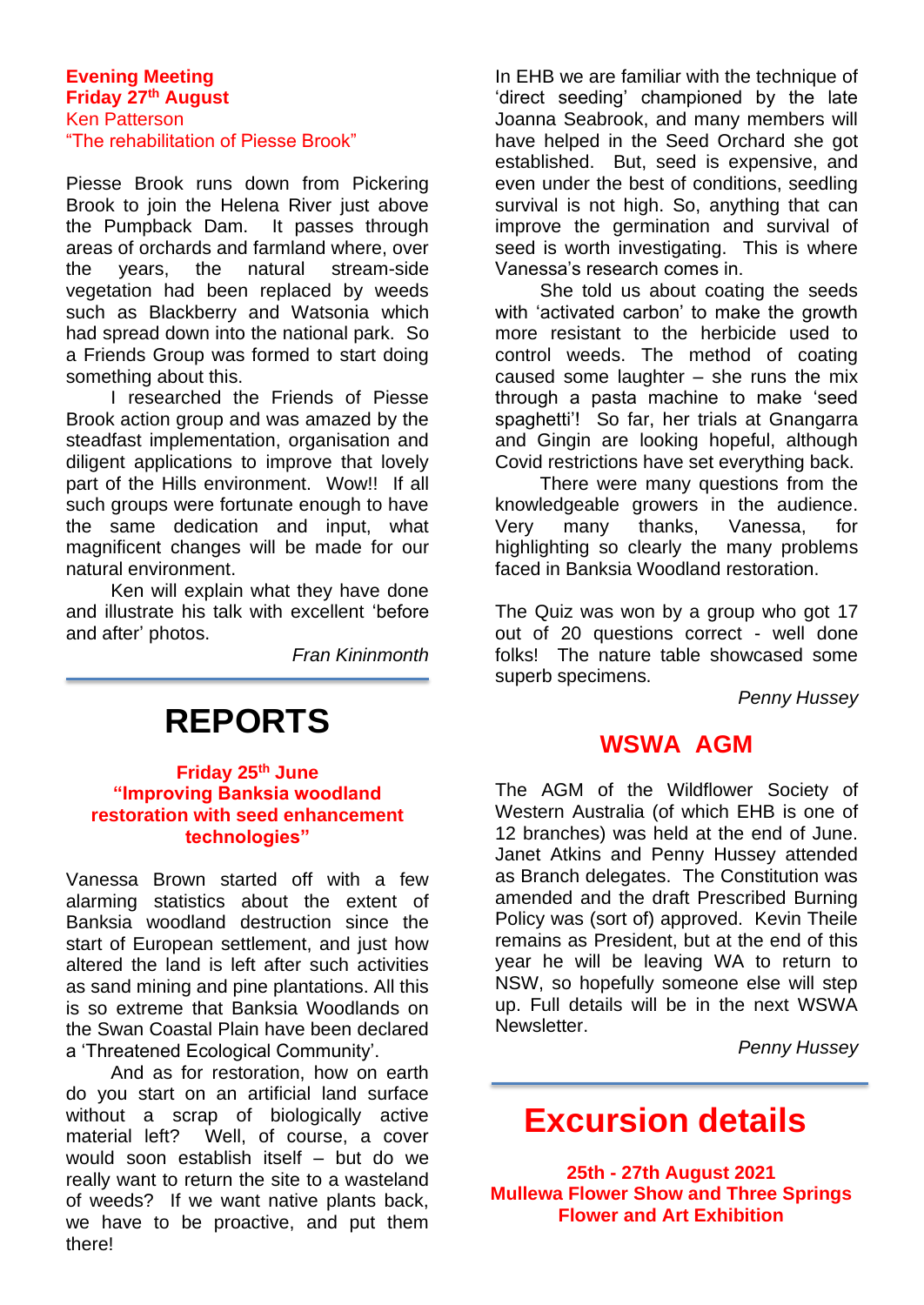#### Drive yourself or car-share. Book your own accommodation.

\* **Wednesday 25th** – 8.30/9.00am Leave Octagonal Hall. Wongan Hills for m/t and look around. Approx 1hr Dallwallinu for lunch.To Perenjori, Caron Dam and Orchid Ridge. Morawa, overnight stay.

\* **Thursday 26th** - to to Canna, m/t and wildflowers. Mullewa, lunch, Flower Show Depot Hill wildflower walk, Coalseam NP, overnight in Three Springs.

**Friday 27th - Three Springs Wildflower** and Art Exhibition before returning to Perth in time for the evening meeting.

Please let Fran know if you are intending to join the excursion.

**frankininmonth2004@yahoo.com**

*Mal Myers*

### **PLANT OF THE MONTH**

#### *Darwinea oldfieldii*



This is a small domed shrub that can grow up to 1m tall and wide. It has small, neat leaves and flowers in dense terminal clusters. A very attractive small shrub for borders.

The flower colour comes from the bracts which are usually red, but can vary from pink, through mauve to purplish-red. They are produced from winter into spring.

This plant occurs in the Irwin District, including Kalbarri NP, growing in heathland on sandy gravel.

It is propagated by cuttings. *Robyn Rudeforth*

### **KEEP AN EYE OUT FOR THIS!**

#### *Babingtonia pelloeae*

Two similar species of *Babingtonia* occur in the Kalamunda and Mundaring Shires, *Babingtonia camphorosmae* (Camphor Myrtle) and *Babingtonia pelloeae.* The more common species, *B. camphorosmae*, occurs west of a line from Three Springs to Mount Barker (map 1); while *B. pelloeae*  (previously known as *Babingtonia* sp. B) occurs in a discrete area between Gingin and Karragullen, mainly along the eastern escarpment of the Darling Range (map 2). These are the only species of *Babingtonia*  known to overlap in range.



The genus name *Babingtonia* honours botanist and entomologist Charles Cardale Babington, nicknamed "Beetles Babington" at university. Apparently, he overlapped at Cambridge with Charles Darwin, and in 1829 they argued over who should have the pick of beetle specimens from a local dealer. However the species *pelloeae* was named after Melbourne-born West Australian, Emily Harriet Pelloe (1877/8– 1941), who helped bring the south-western Australian wildflowers to public attention in articles and books ... particularly with the publication of her wildflower paintings and botanical observations in *Wildflowers of Western Australia* (Pelloe 1921). She collected *B. pelloeae* in Kalamunda in January 1925, and the species was apparently not re-collected until the 1980s (Rye 2015).

*B. camphorosmae* and *B. pelloeae* are easy to tell apart in the field. The more common *B. camphorosmae* has 8-13 stamens opposite the sepals, with gaps opposite the petals. *B. pelloeae* has 12-26 stamens in a continuous circle. A quick check can be made by photographing the flower and then enlarging the photo in the viewing window of your camera or phone